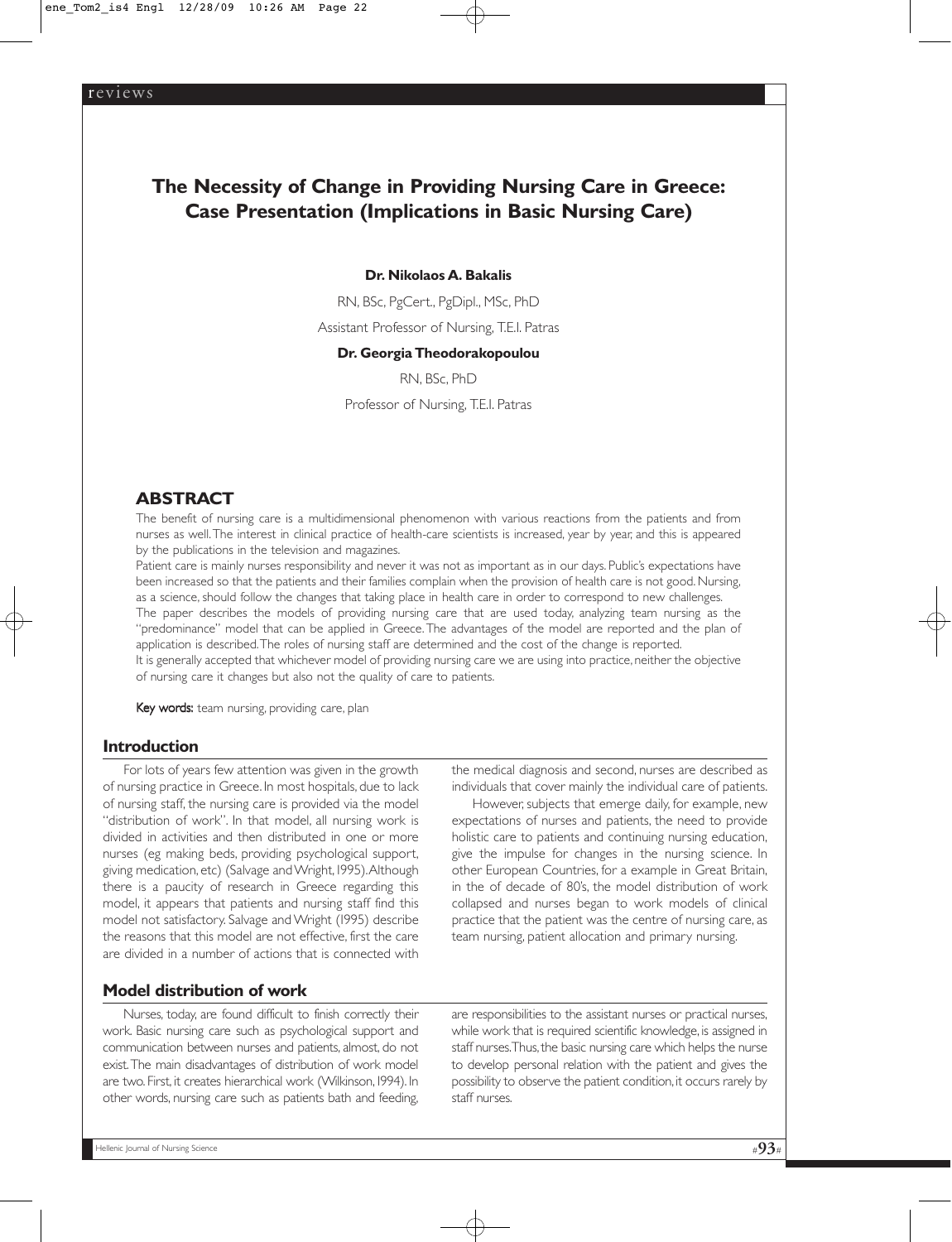The second disadvantage is that nursing care becomes partial with minimal continuity of care (Wilkinson, 1994). Patient care is usually presented as a "line of works" and each aspect of needs is shared in different individual. The partial work is enhanced the creation of routine which has become so much strict, that also patients and nurses is occupied so much with the routine that forgets the basic needs (Waters, 1985). Consequently, patients are complained with regard to the care that is provided for them (Pearson, 1986). The publications in the press and in televisions certify the problems in patients care. It should be reported that the lack of nursing staff is the main factor that causes this situation.

It is true that if we increase the number of nurses, the situation probably will be better. But this is government responsibility and we cannot propose anything on this subject. What, however, we can make, is change nursing "status" by exploring the effectiveness of clinical nursing practice and promote innovations, that will improve patients care.As a result, new frames, models and protocols can be developed for the clinical practice.

It is generally acceptable that the models of clinical practise determine the nursing philosophy into practice

## **Proofs that support the change**

Pearson (1992) describes team nursing as a system that benefits nursing care and is focused in idea of good team work. However, Butterworth and Faugier (1992) gave more explicit definition of team nursing.They propose that team nursing is the distribution of small number of nurses (team) in a group of patients, which is responsible for the patient care during hospitalisation. Researches have found that team nursing promotes high levels of nursing care (Wright 1990, Pearson 1992).

According to personal experiences in this model, nurses view patients as entity, designs and provide nursing care more personally. According to Lionis and Koutis (1995) viewing person as entity, it helps in the promotion of good communication and counselling abilities.Also, it helps nurses to develop close relations with the patients. When the communication is free, continuous and open, it creates an atmosphere of confidence and support.An example can be the pre-operation teaching. Giving information to patients with regard to their operation, what to wait for (before and after the operation) and giving support, hearing the questions and their concerns, the intensity and the stress can be decreased.

Besides, designing and providing patient care, nurses begin to move to more autonomous role (Pearson, 1992). The autonomy of nursing practice can be described by the power of nurses to make decisions regarding patient care and also when nurses feel responsible for their decisions.The main aim of clinical nurses is to develop their leadership abilities that can increase confidence and provide better quality of care (Gardner, 1991). In addition, the autonomy of nursing practice enhances nurses so as to behave to them with respect from other health sciences (medicine).

It is true that when nurses provide care in a holistic way,

(Fawcett, 1995). Thus, changing model of clinical practice is promoted new nursing philosophy.The fact that the societies change rapidly, forces the nursing science to follow these developments. Remaining constant in her philosophy, is removed by the social ambitions and thus it is isolated.This paper comes simply,to make the beginning of new innovation in nursing clinical practice, follow other colleagues.

In this paper, the model that benefits care, is team nursing. The particular model was preferred and not the others, because primary nursing is the entrusting of small number of patients in a nurse from admission to discharge (Pearson, 1988), while the model patiet allocation, is the way of nursing care which includes the entrusting of small number of patients in a nurse that however, changes daily (Pearson, 1988).As a result, both models need an appropriate number of nurses in order to work properly. In Greece, they are working about 36,000 nurses, that correspond 3,6 nurses in 1,000 residents (ESNE, 2004). In Greece, it appears that the lack of registered nurses leads to only one aim,"the job to be done". Keeping that in mind, it looks that the lack of nursing staff in Greece, does not permit the above models to be effective in clinical practice.

they learn their patients better, they avoid the routine of work and provide better care to patients. Also, this model gives the possibility to each member of the team to consult and discuss as a team any problems or difficulties that they occur (Fawcett, 1995). As a result, it offers possibility of tightening the relations between the staff.

Furthermore, team nursing promotes the humanitarian approach of nursing care which gives the opportunity to patients and relatives to participate in their care (Berry and Metcalf, 1986).This participation can be extended from the negotiation in the care plan up to the management of medication (educate patients and families).

In team nursing model, nursing staff is divided into two teams. Each team has a leader. It is the person who is in charge for planning and organisation of nursing care to patients.Each leader gives report to head of the department (sister), who manages and supervises the whole ward.

The sister is considered an important part in team nursing. It has been found that the sister can help in the support and growth of clinical practice (Butterworth and Faugier, 1992) and also provides protection to free and reliable clinical practice (Butterworth, 1995). In team nursing the sister has an important role to play such as to analyse situations, determine priorities, offer alternatives to patients, support staff nurses and provide innovations for effective nursing care.

When nurses have clear picture for the values and their visions, they will provide better quality of nursing care. In other words, what nurses believe for the patients, influence, finally, the way they work. It is true that the values guide clinical practice (Waters,1985).Nurses need an environment to develop their abilities. The team should realise that the individual needs are team needs. They should trust each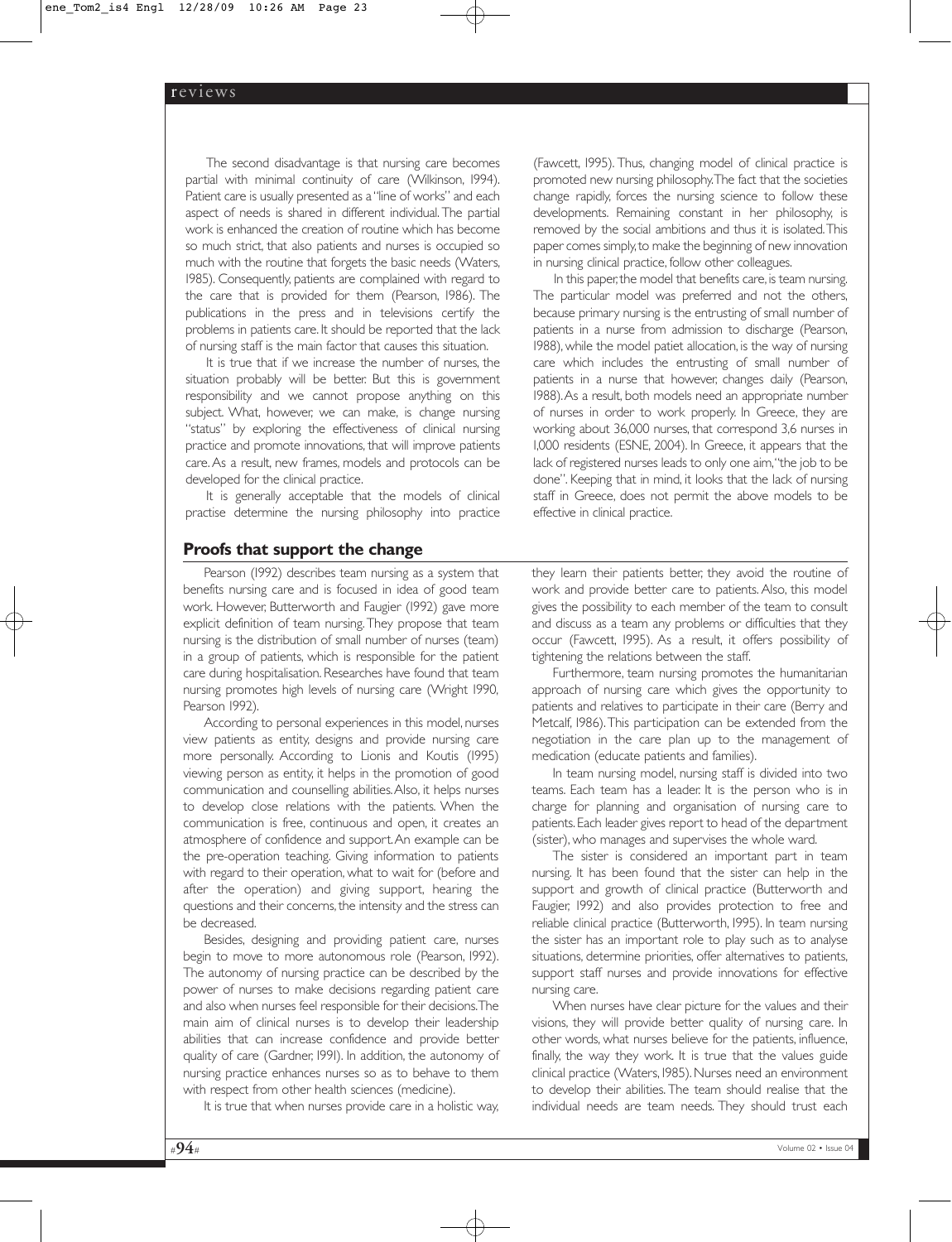other and according to Cole (1988) they are shared their problems and not only work as team but also think as a team.The conflicts do not help in the achievement of their needs. Each member of the team, should understand not only the roles of other members of the team but also to

## **Plan Implementation**

The pilot application of team nursing model requires the creation of long-term project and thus careful planning is perceive these roles. With this way, nurses anticipate conflicts between the members and misunderstandings. Salvage and Wright (1995) propose that when the nursing team works well and support each other, the patients feel satisfied from the nursing care.

needed in order to avoid conflicts and misunderstandings between the staff.

#### **Table 1: Plan and implementation of team nursing modelî**

#### PLAN

- 1) Recognition for education before the application
- 2) Introduce the model to nurses
- 3) Description of nurses role
- 4) Analysis of nurses role
- 5) Introduce the model to patients
- 6) The ward implements the model
- 7) Evaluate the situation and change (if necessary) the plans of application

#### IMPLEMENTATION

1) 3 months. It is important the individual that will develop the model to know it very well

- 2) 3 weeks.
	- The 1st week, leaflets will be given to nurses
	- 2nd + 3rd week, the vision of nursing practice will become explicit
- 3) 1 month. Four meetings will take place
	- $1st + 2nd$ : Discussion and questions from the previous meeting.
	- 3rd + 4th: Description of roles.
- 4) 2 months. Six meetings will take place
	- $1st + 2nd$ : Conclusions from the proposed roles. Discussion and questions.
	- 3rd + 4th: Analysis of roles. Shaping the teams. Examples will be given to staff.
	- 5th + 6th: Criticism of meetings.
- 5) 2 weeks. Information leaflets will be given to patients/relatives. If the patients have questions, the staff will give the required clarifications.
- 6) 2 3 months.
- 7) 1 month. Six meetings will take place.
	- 1st + 2nd: Research (questionnaires will be given to patients in order to evaluate the model).
	- 3rd + 4th:The staff will evaluate the model.The teams will discuss the positive and negative issues of the model.
	- 5th + 6th:The teams will discuss and evaluate the problems that occurred and alternatives will be proposed.

#### **Roles**

In team nursing, all nurses have a role. It is important to describe the proposed roles in order to be explicit about the contribution of each member of the team. More precisely, the sister is the coordinator of all activities and communication.She is the person in-charge for the provision of nursing care, the orientation of new staff and teaching students. In order to achieve the duties successfully, she should have clinical experience and academic qualifications (postgraduate degrees) (Butterworth, 1995). Thus, it will support (clinically) the nurses, she will be the person incharge for the teaching of clinical educational courses and will function as a researcher.

Nurses will be responsible for patient care. Nursing staff will be divided in 2 teams. Each team will have a leader that will be determined by the sister (usually the most

experience nurse). Each team will be constituted from 2-3 nurses (depends on the number of beds) and will care for about 10 patients. The team leader of the team will be responsible to divide, applied and evaluate the nursing care (Salvage and Wright, 1995).

Students will be distributed in each team under the supervision of the sister. Depends on the study level, they will work with the other members of the team or will undertake some patients independently.Thus, the students will not be `a pair of hands' helping the staff, but will be members of the team and they will have a role to fulfill. According to Butterworth and Faugier (1992) the way that a department is organised and how nurses are working are the most important factors for the learning environment of student nurses.